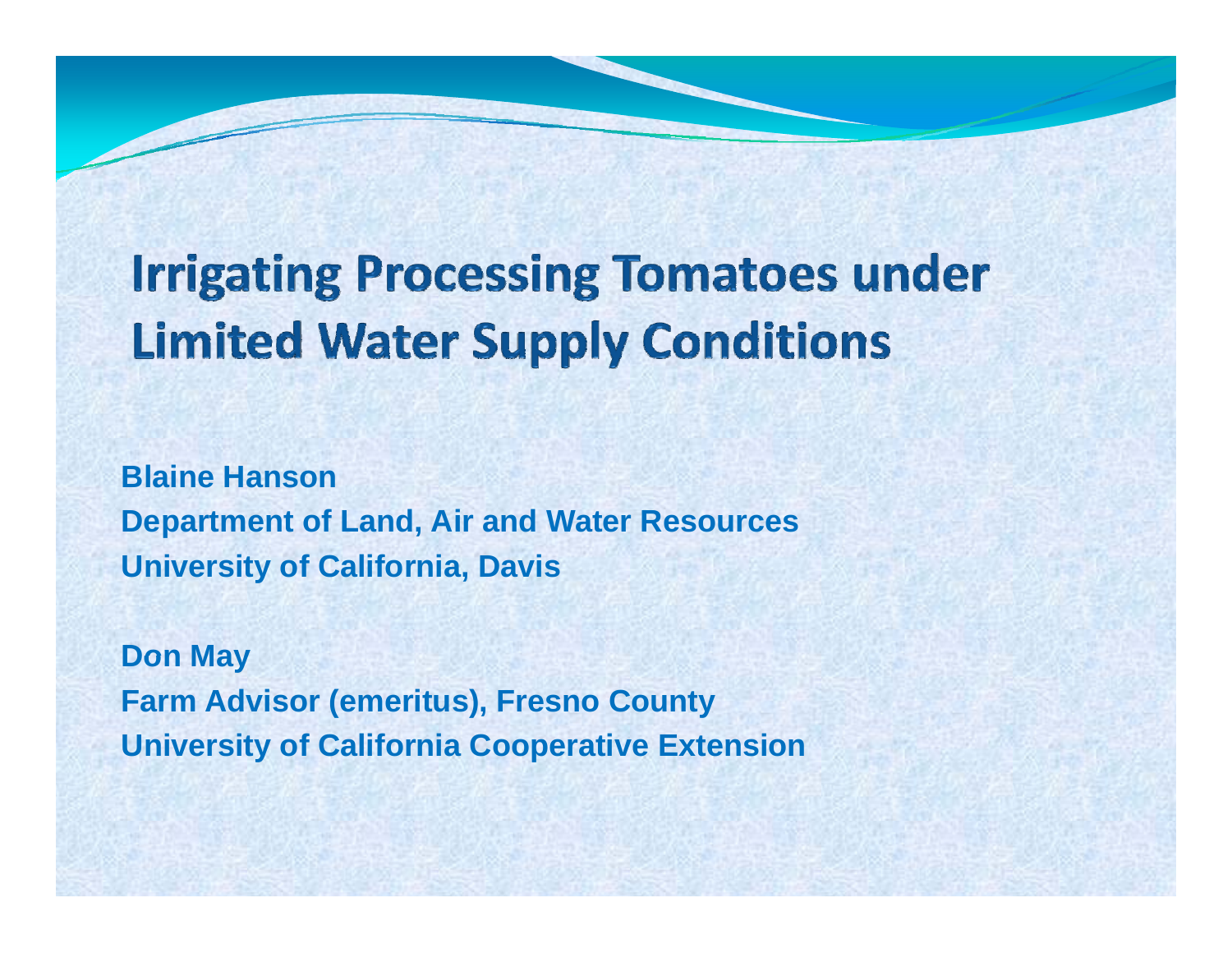# **Definitions**

- y **Evapotranspiration (ET) – crop water use**
	- y **Evaporation from plant leaves leaves – transpiration**
	- **Evaporation from soil surface**
	- y **ET varies with stage of growth and time of year**
- y **Reference crop ET (ETo) (ETo) – evapotranspiration of well wellwatered grass**
	- **California Irrigation Management Information System (State Department of Water Resources)**
	- **Calculated using site specific climate and soil data and complex equations**
- **Units of ET: inches, centimeters, millimeters** 
	- One inch of ET = one acre-inch of water (27,160 gallons)  $\div$ **one acre**
	- y **Standardizes ET – independent of field size**
- y **Applied water <sup>=</sup> ET <sup>÷</sup> irrigation efficiency**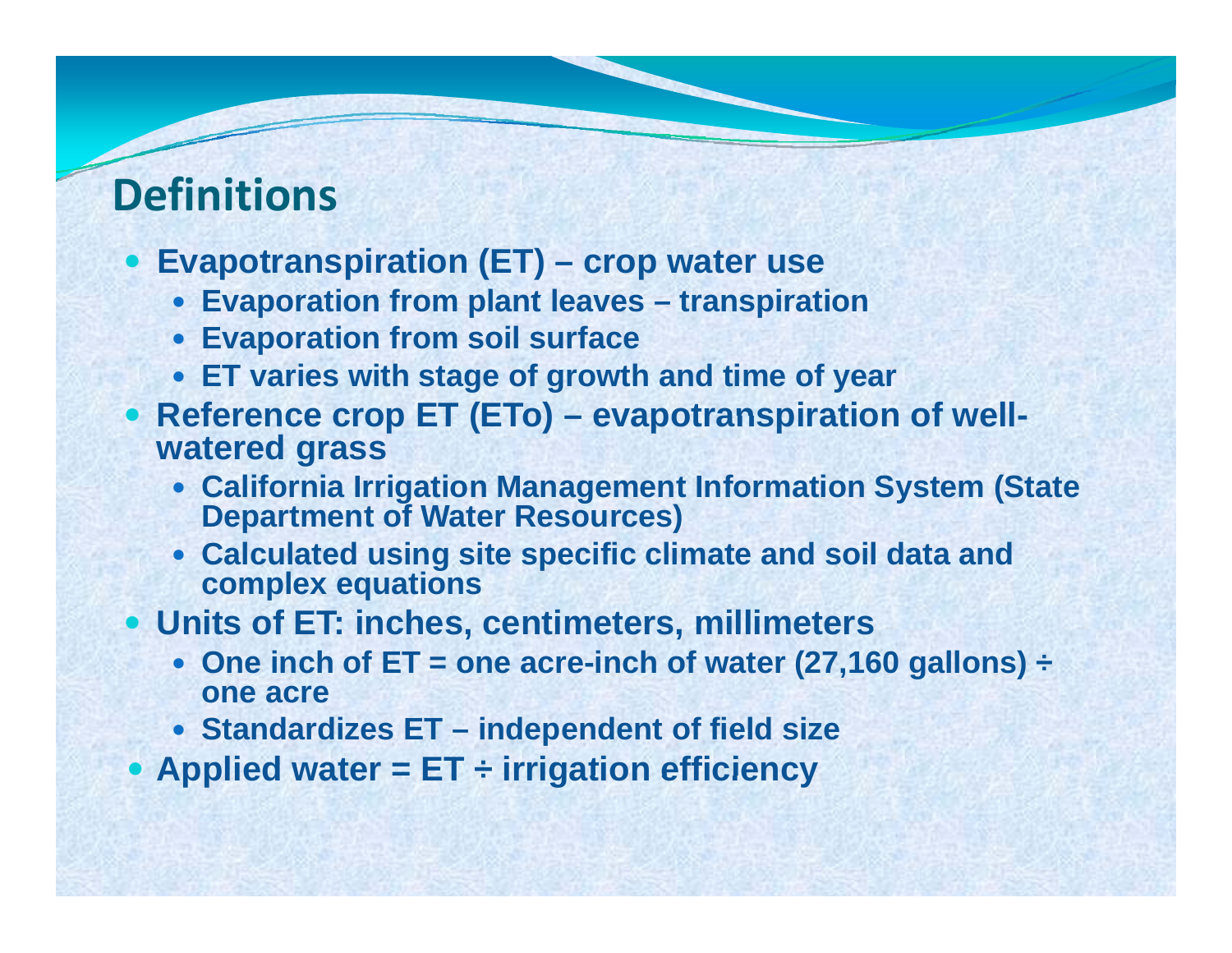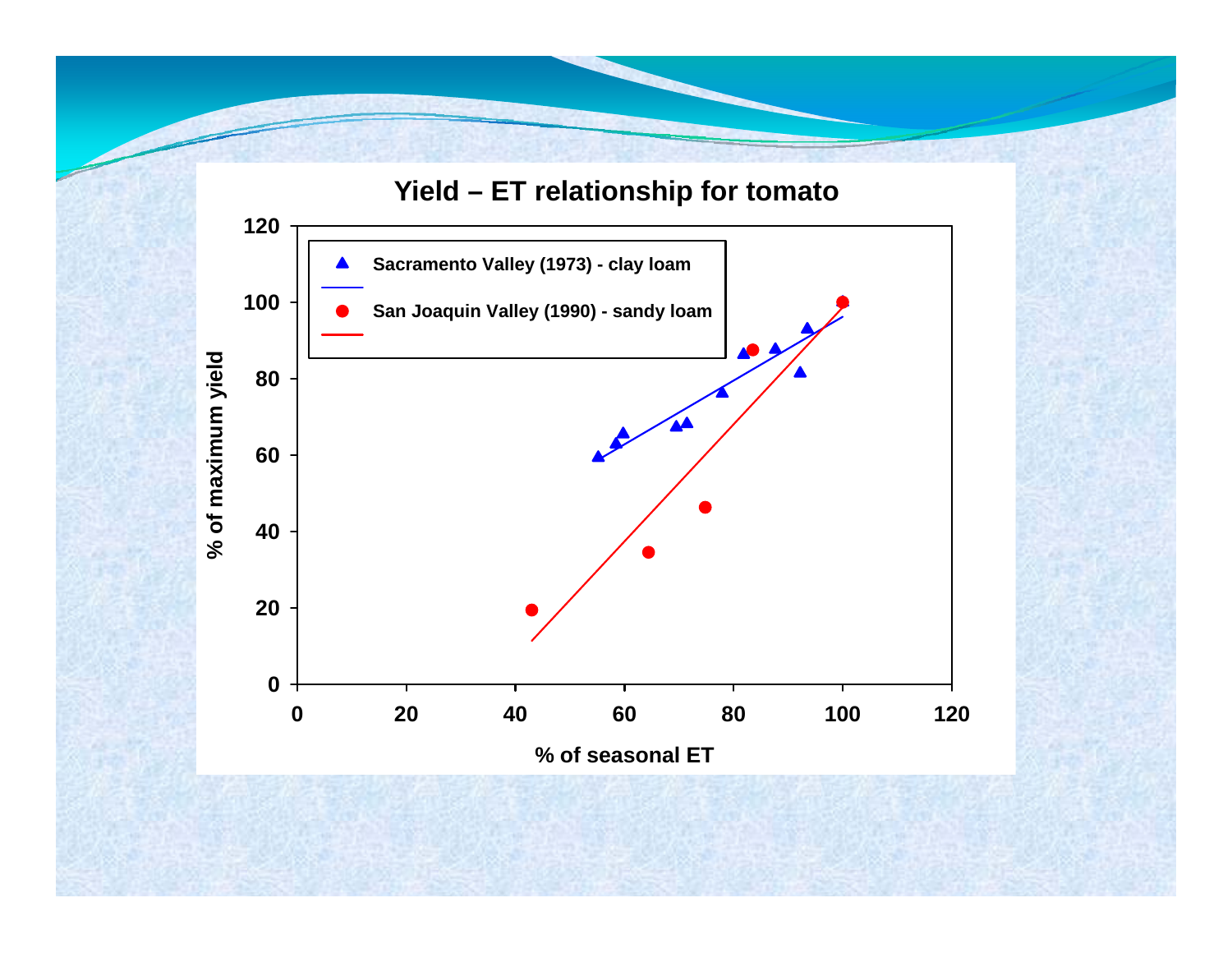# **Evapotranspiration of processing tomatoes (fully irrigated)**

- $\bullet$ **Westlands Water District – western Fresno County**
- $\bullet$  **Eight commercial tomato fields – drip and furrow irrigation**
- $\bullet$  **Different cultural practices**
	- y **p p lant rows per bed**
	- y **stand establishment – drip, sprinkle**
	- y **planting times – early to late plantings**
	- **•** varieties
- $\bullet$ **Growers' normal irrigation practices**
- y **Published in** *California Agriculture*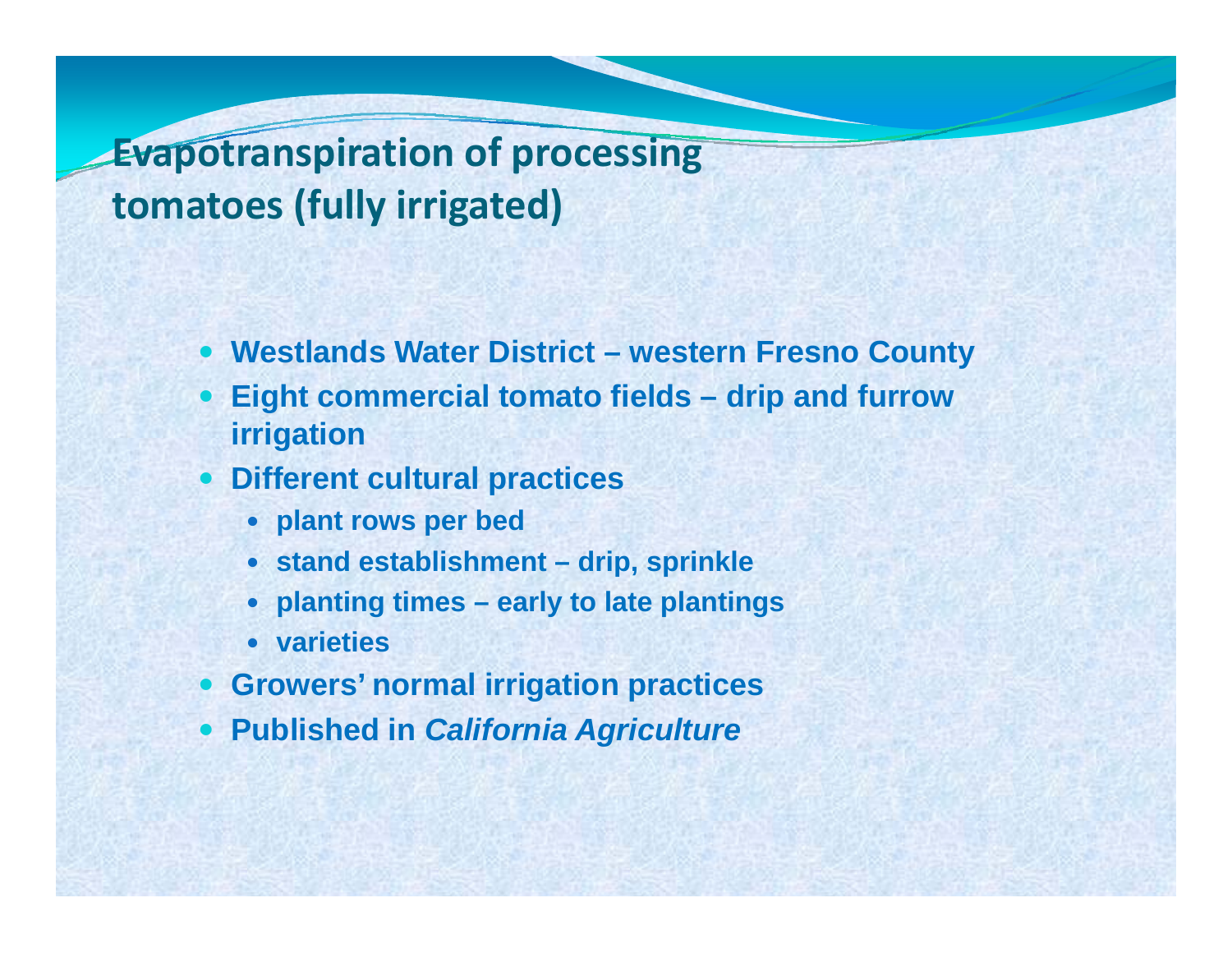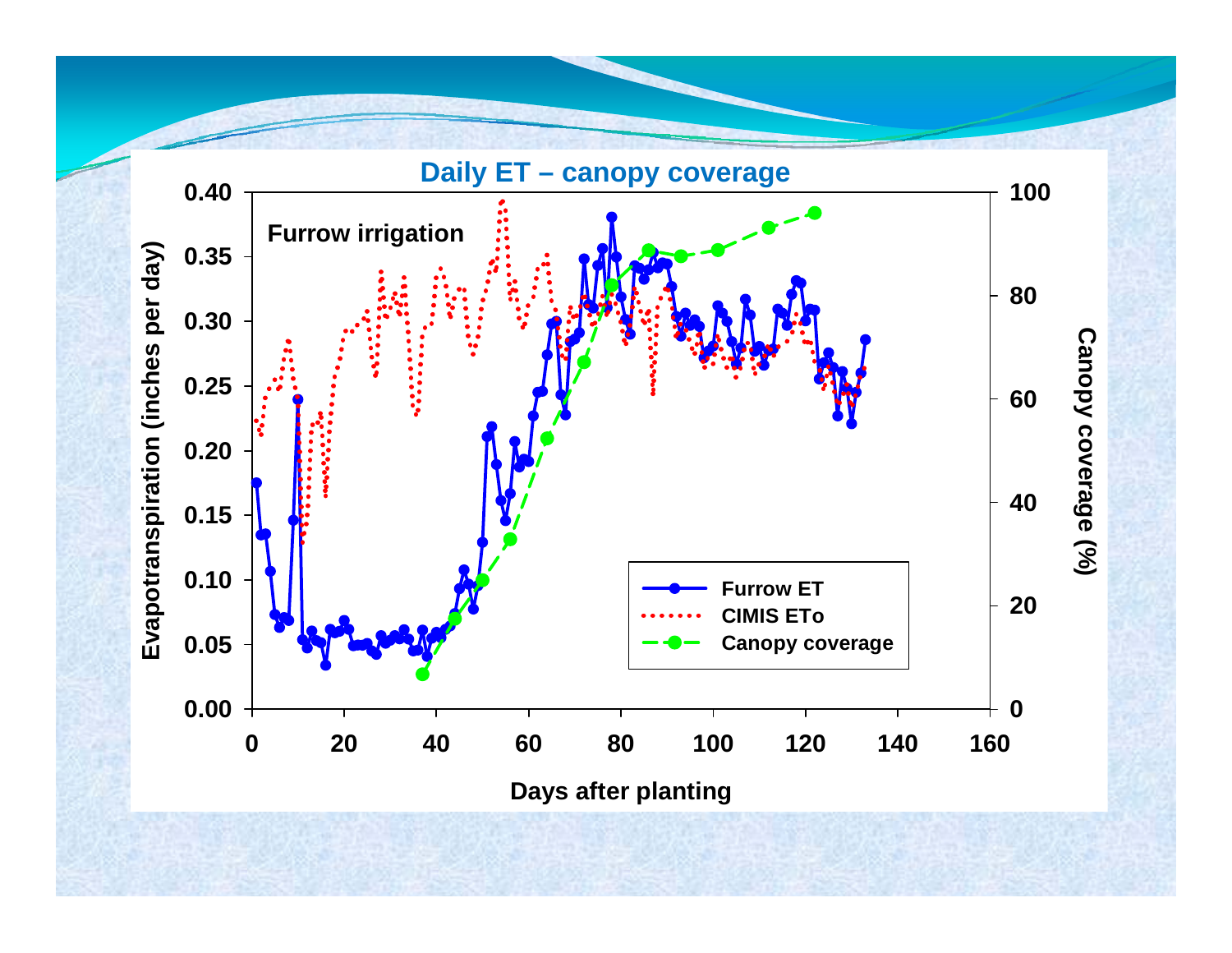# **Seasonal ET**

- y **Average seasonal ET = 25.5 inches e Average seasonal ET = 25.5**<br>
inches<br> **e** Range = 21 – 30 inches (depends
- $\bullet$ **on crop season)**
- $\bullet$  **Little difference between furrow and drip irrigation p g**
- **Similar to historical values calculated in 1981**
- y **Similar to Sacramento Valley values**
	- y **1972 – 26.8 inches**
	- y **1973 - 29.9 inches**

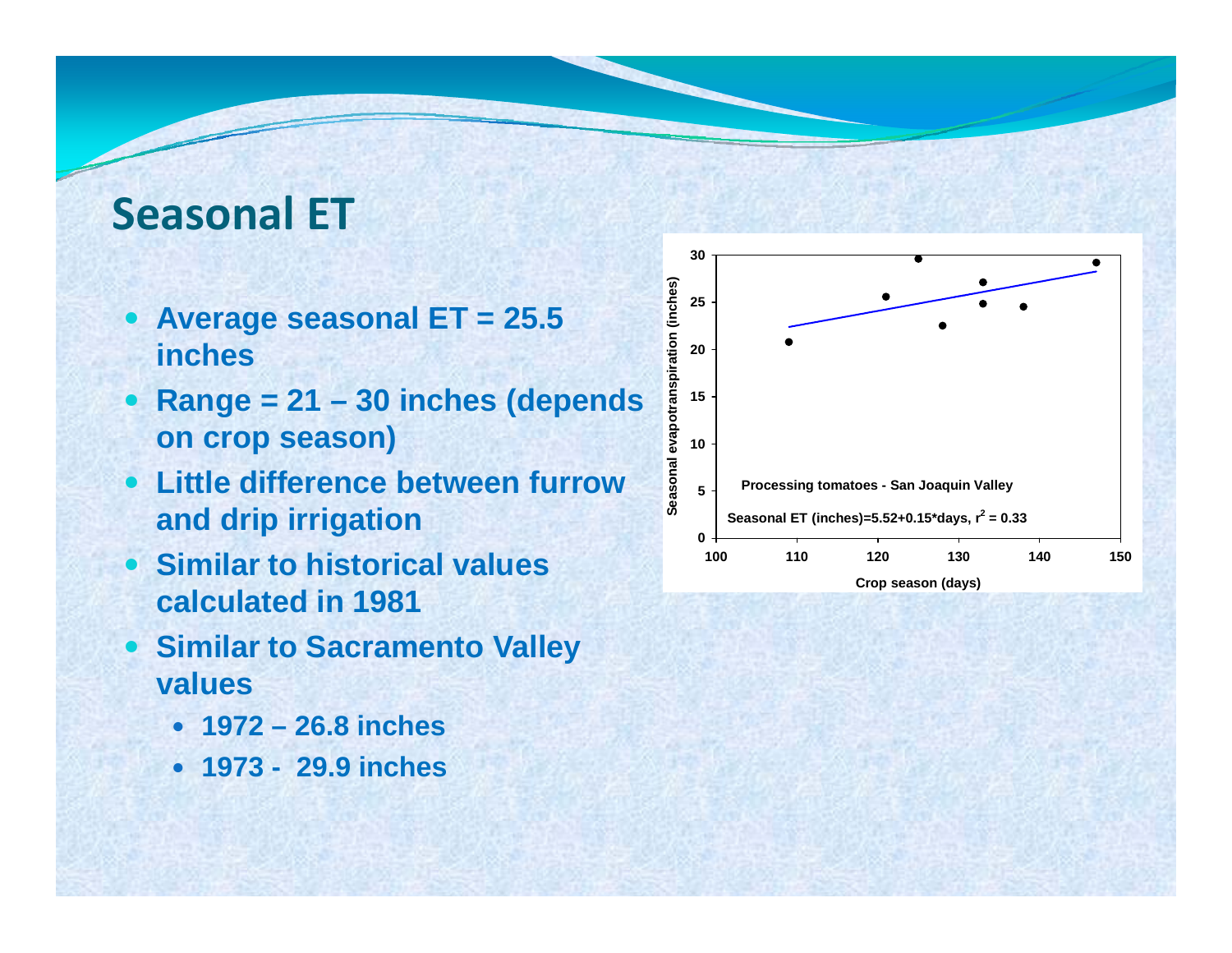## **Calculating evapotranspiration between irrigations**

- $\bullet$  **ET = Kc x ETo x DAY**
	- y **ET = crop ET <sup>1</sup> <sup>2</sup>**
	- Kc = crop coefficient
	- $\bullet$  **ETo = CIMIS reference crop ET**
	- y **DAY = days between irrigation**
- $\bullet$  **Crop coefficient** 
	- **Relates crop ET to reference crop ET**
	- Varies with stage of **thgrowth**
- **Appropriate after stand establishment**

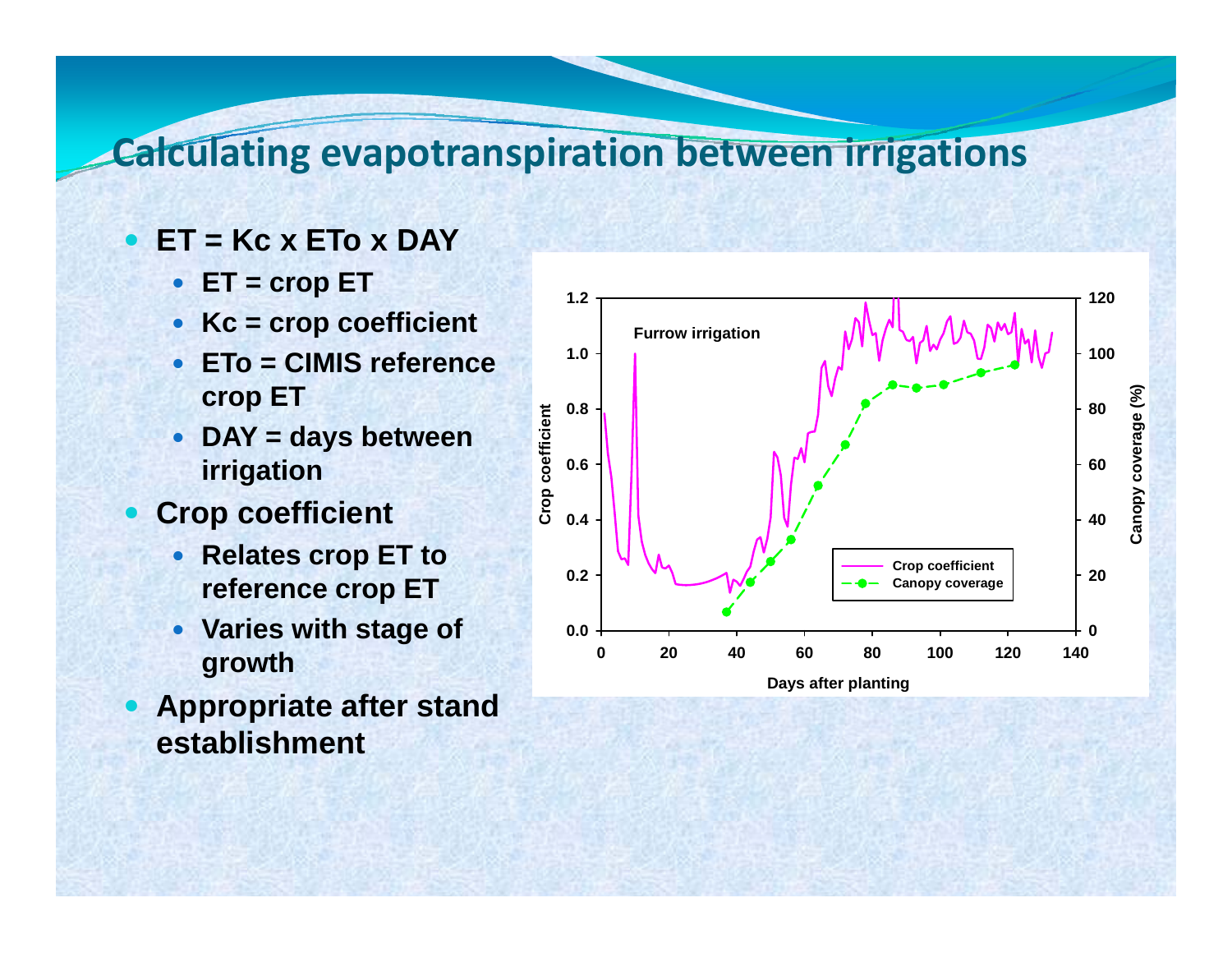#### **Crop coefficient – canopy coverage relationship**



**Canopy coverage = 100 x width of canopy ÷ furrow spacing**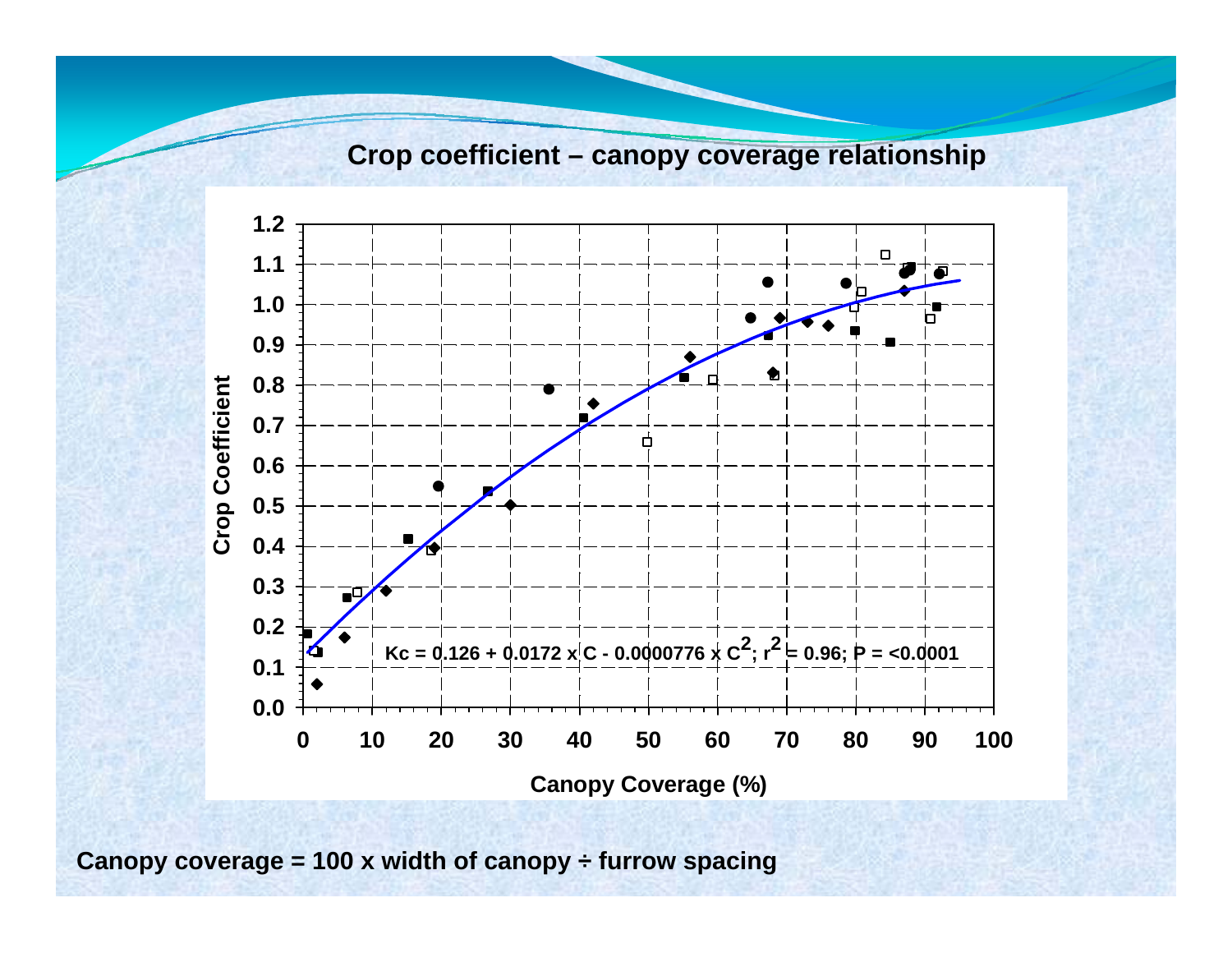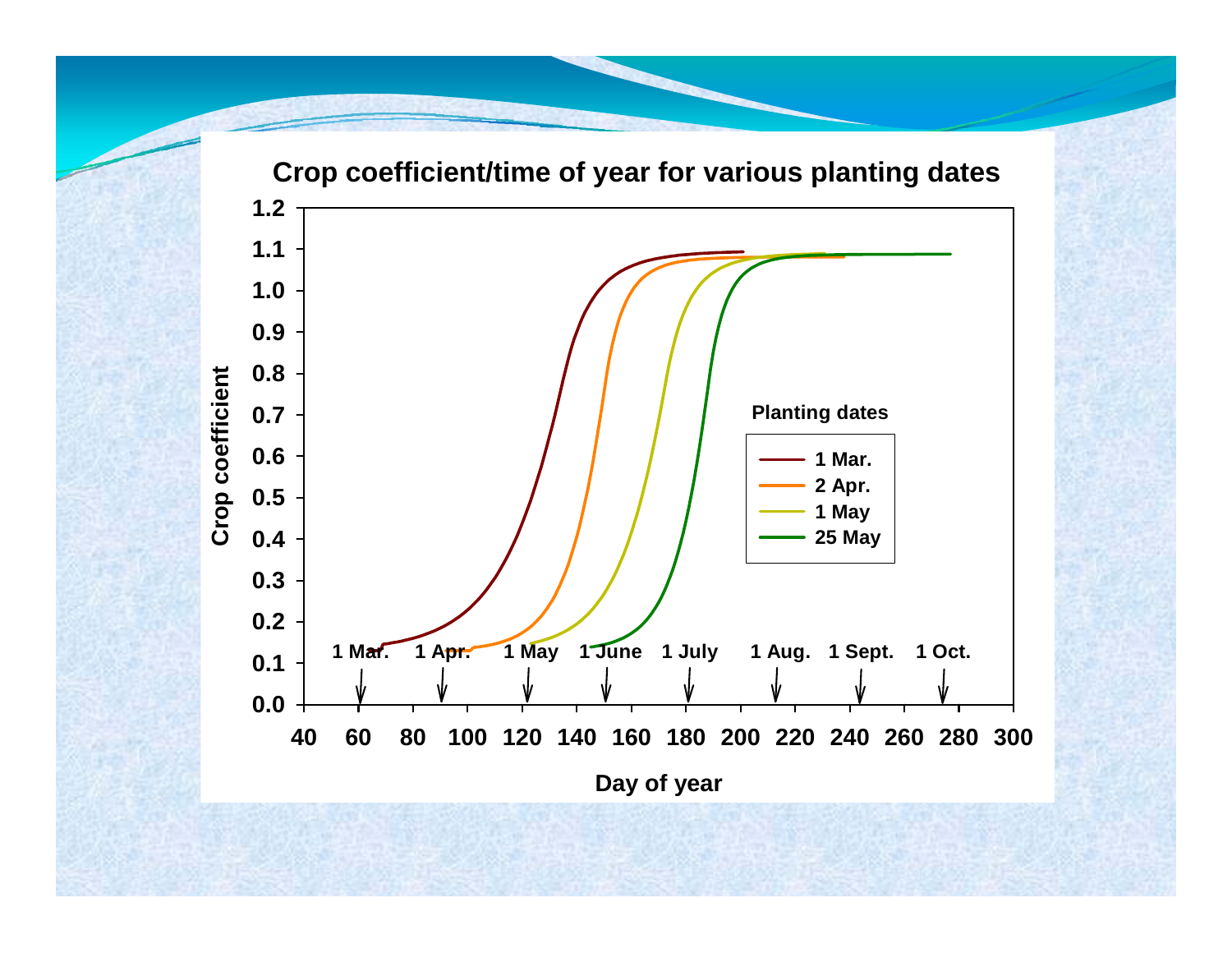# **Using ET data for irrigation water management**

### **• Furrow irrigation**

- **Estimate the amount of soil moisture depletion that can occur without reducing yield (allowable depletion)**
- Calculate the daily ET (ET = Kc x ETo) and keep track of the **total values since the last irrigation**
- **Irrigate when the total ET since the last irrigation is about equal to the allowable depletion**

## **• Drip irrigation**

- **Determine the desired interval between irrigations (grower preference)**
- **Calculate the total ET between irrigations**
- y **Apply an amount of water equal to the total ET ÷ 0.80**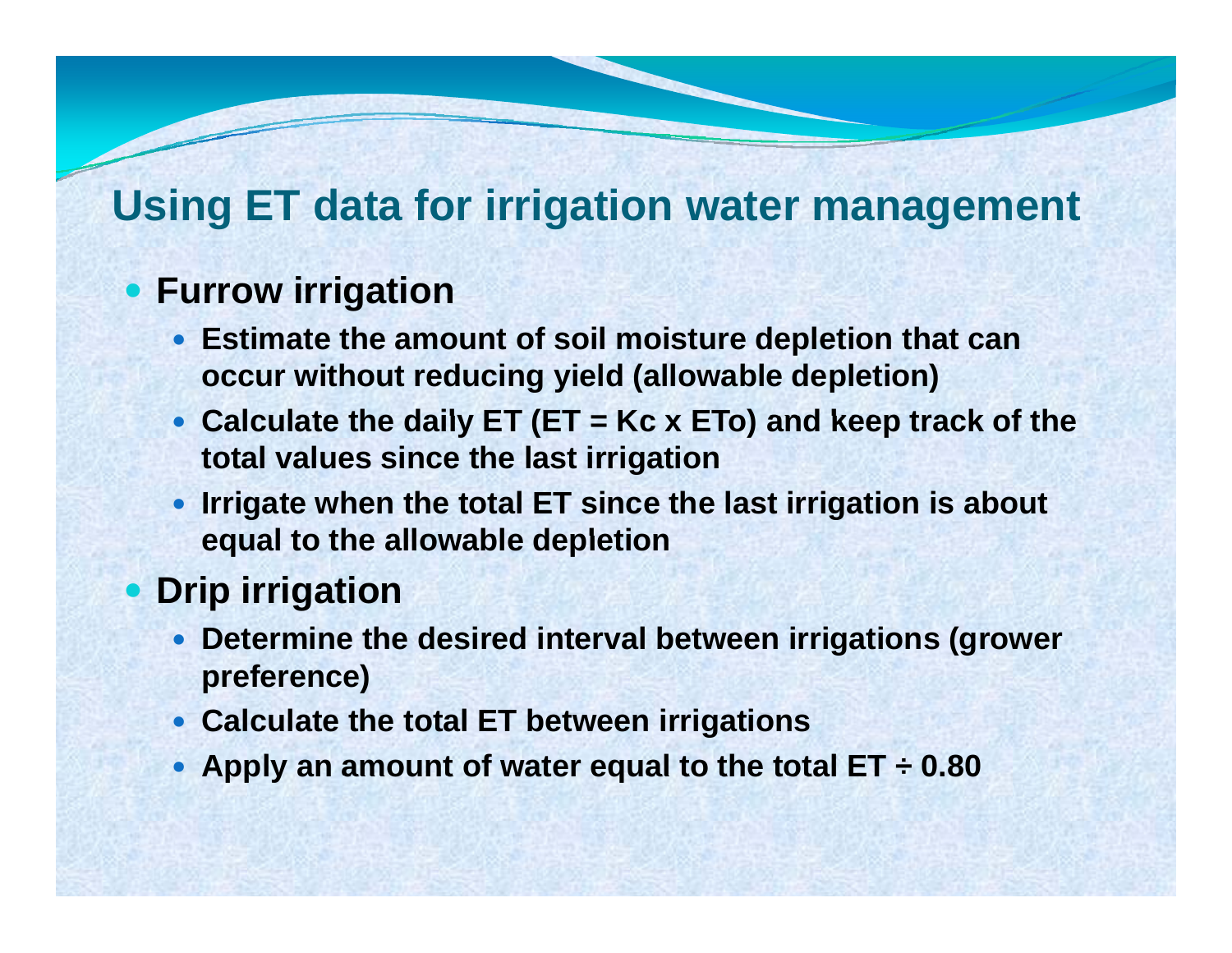#### **Late season water management**

- $\bullet$ **Objective: increase soluble solids of processing tomatoes**
- $\bullet$ Options: cutoff time of irrigation; cutback – timing and amount
- $\bullet$  **Furrow irrigation**
	- y **Cutoff - terminate irrigation at predetermined time before harvest**
	- **Cutback** 
		- **Reduce number of irrigations**
		- $\bullet$  **Difficult to apply small amounts of water per irrigation: amount of water required to get the water to the end of the field; cracked soil**
- **Drip irrigation**

 $\bullet$ 

- Cutback apply small amounts of water per irrigation up to harvest **time**
- y **Recommendation (T. K. Hartz) – applications of 30 to 70% of ETo starting about 6 weeks before harvest**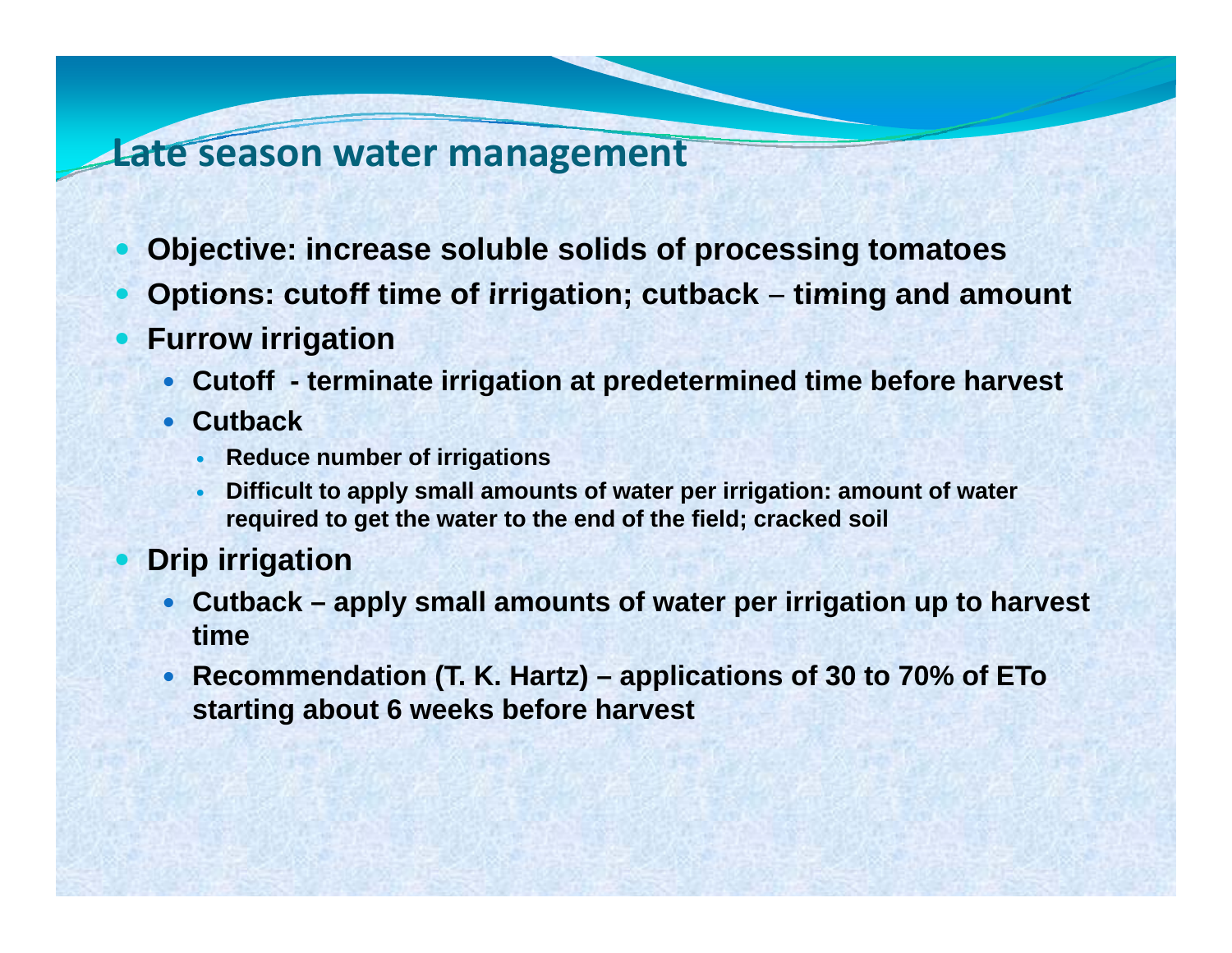# **Irrigation water management options under limited water supply conditions**

- y **Reduce irrigated acres – normal irrigations**
- y **Full irrigation as much as possible, particularly during early growth stages; deficit or no irrigation thereafter**
- y **Deficit irrigate during crop season regardless of crop growth stage**
- **Concern: allocation of the irrigation water by the irrigation/water district throughout the crop season**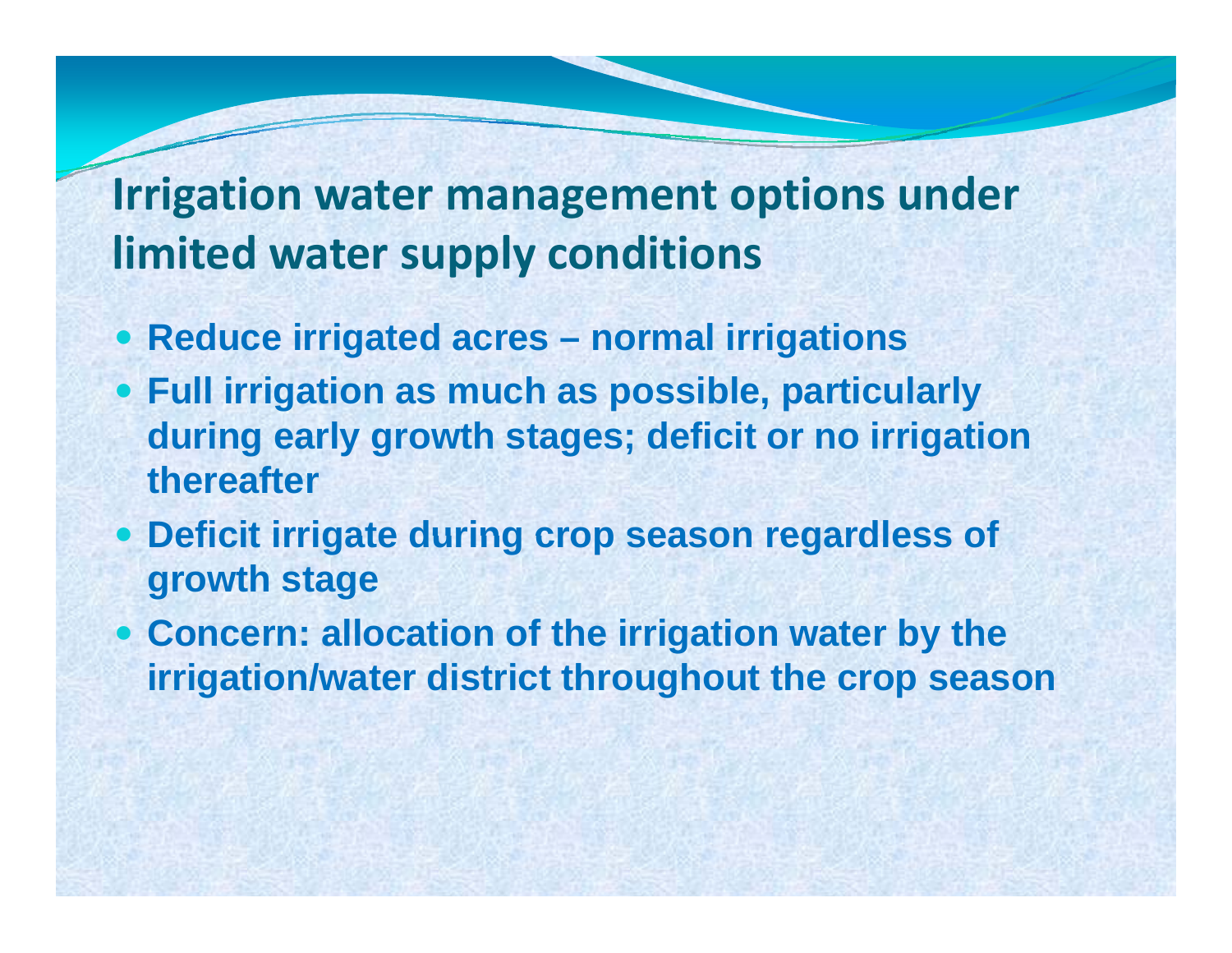## **Reduce irrigated acres**

- **Fully irrigate the reduced acres using normal irrigation practices**
- **Amount of acreage reduction depends on the amount of i i ti t f irrigation water**
- **Late season irrigation water management**
- y **No irrigation on remaining acres**
- **Yield loss**
- y **Stretch the limited water supp y y g l b efficient irrigation**
	- **Determine ET between irrigation**
	- **Apply water efficiently**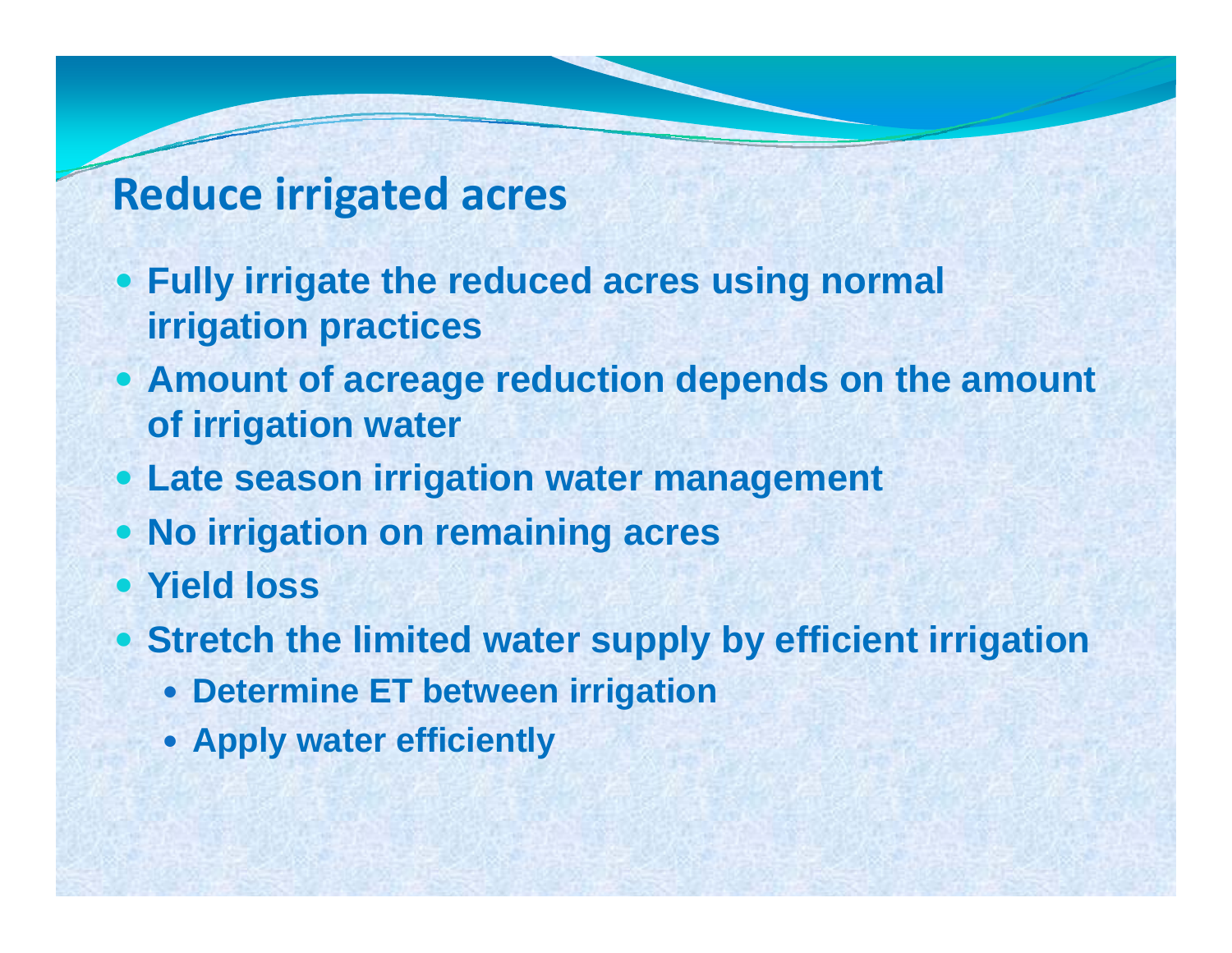## **Full irrigation period followed by no irrigation or deficit irrigation**

- **Growth stage considerations (T. C. Hsiao, UC Davis)** 
	- $\bullet$ **• Water stress during any growth stage will reduce yield**
	- $\bullet$ **Earlier growth stages – more sensitive to water stress**
	- y **Later growth stages – less sensitive to water stress**
- y **Full irrigation to develop an adequate canopy cover (about 70 to 80 % coverage), followed by cutoff (no irrigation) or cutback (deficit irrigation) for the remainder of the crop season**
	- $\bullet$ **Irrigate normal acres**
	- $\bullet$ **Irrigate efficiently to stretch the limited water supply**
	- $\bullet$  **Days after planting needed for full canopy coverage generally about 60 to 80 days**
	- $\bullet$  **Amount of ET needed to develop an adequate canopy coverage generally about 6 to 10 inches of water (about 24 to 40 percent of the average normal seasonal ET)**
	- **Remainder of crop season generally between 50 to 70 days**
	- $\bullet$ **Data from 18 commercial fields**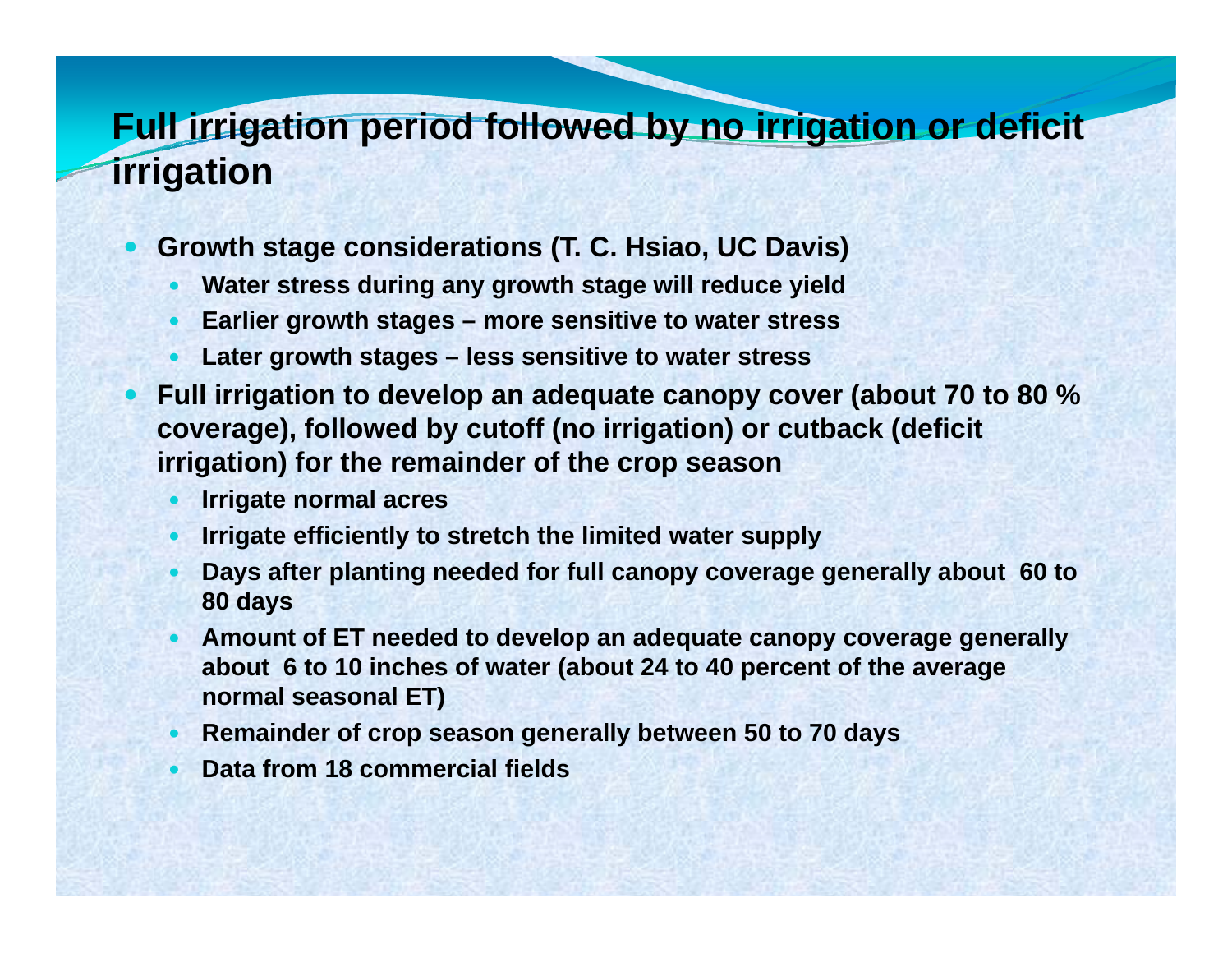## **Full irrigation period followed by no irrigation or deficit irrigation (continued)**

- $\bullet$  **Strategy best suited for clay loam soil with no root depth restrictions**
	- $\bullet$ **Large amount of stored soil moisture, deep roots**
	- $\bullet$ • Potential for a minimal yield loss

y

- **Restricted root depth; sandy loam or loam soil**
	- $\bullet$ **Potential for a considerable yield loss**
	- $\bullet$ **Consider using the reduced acres option**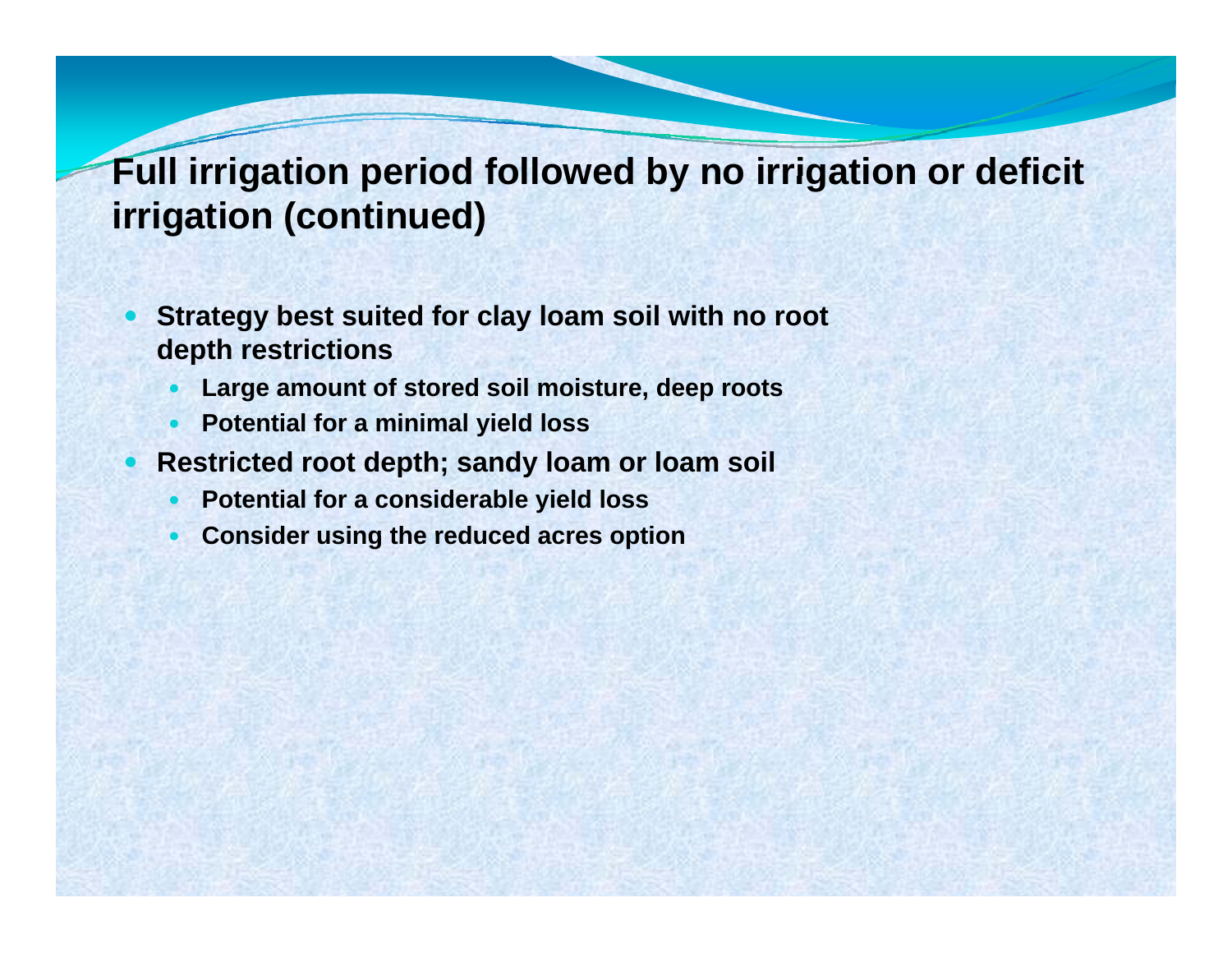## **Full irrigation period followed by no irrigation or deficit irrigation (continued)**

#### $\bullet$ **General guidelines**

- Start the crop season with a soil profile fully replenished with soil moisture
- Full irrigations if possible for the first 60 to 80 days after planting to develop **the canopy size**
- **•** Drip irrigation
	- $\bullet$  **Full irrigations as long as possible followed by cutback of irrigation water**
	- $\bullet$ **Cutback: continue to supply small amounts of water**
	- $\bullet$ • Requires allocating the limited water supply between the period of full **irrigation and the cutback period.**
- **Furrow irrigation** 
	- **.** Full irrigations as long as possible
	- $\bullet$ **Last irrigation should fully replenish soil moisture in root zone**
	- $\bullet$ **Cutoff**
	- **Cutback approach is difficult to implement with furrow irrigation**
	- $\bullet$ **May need to reduce acres, particularly in sandy soil**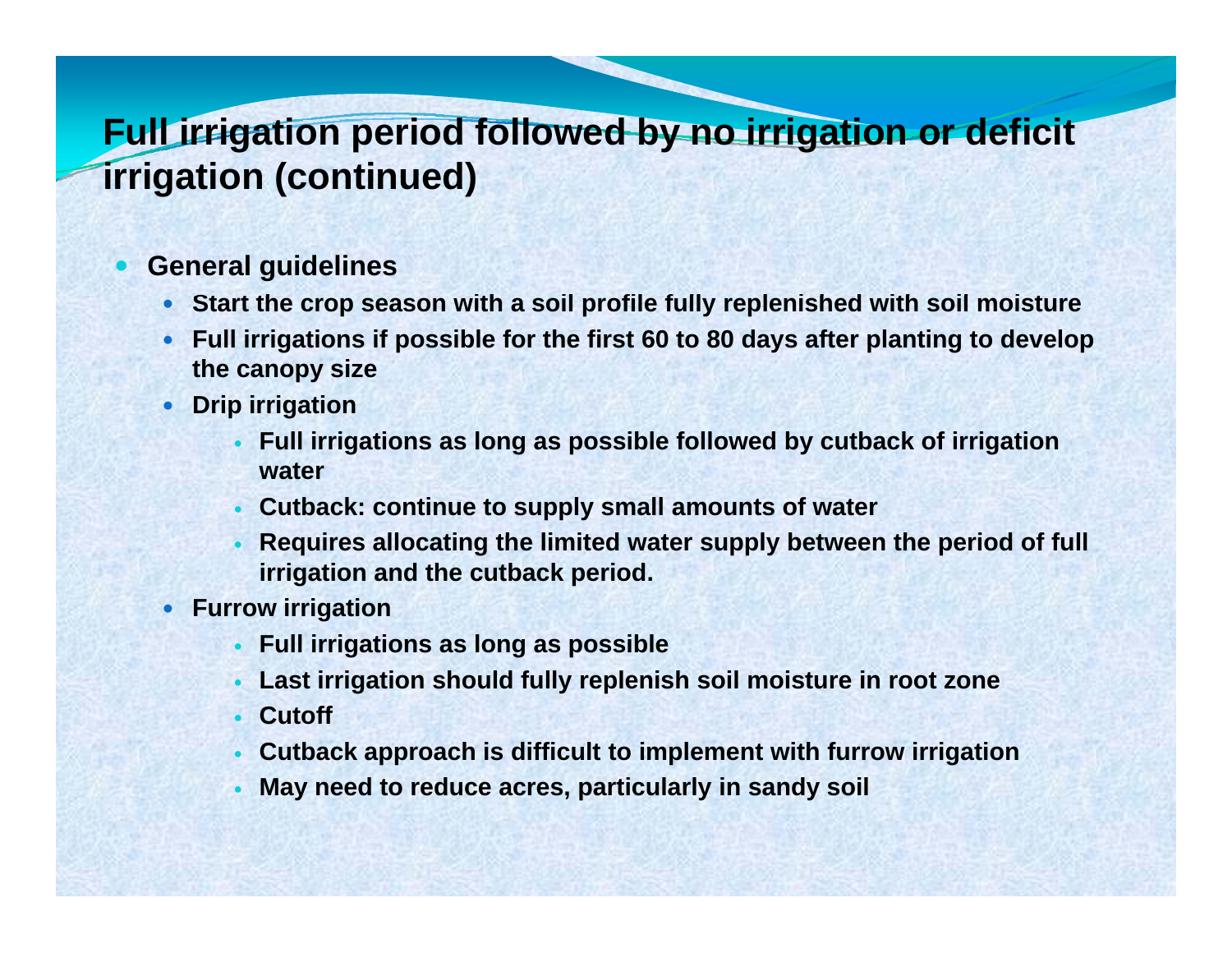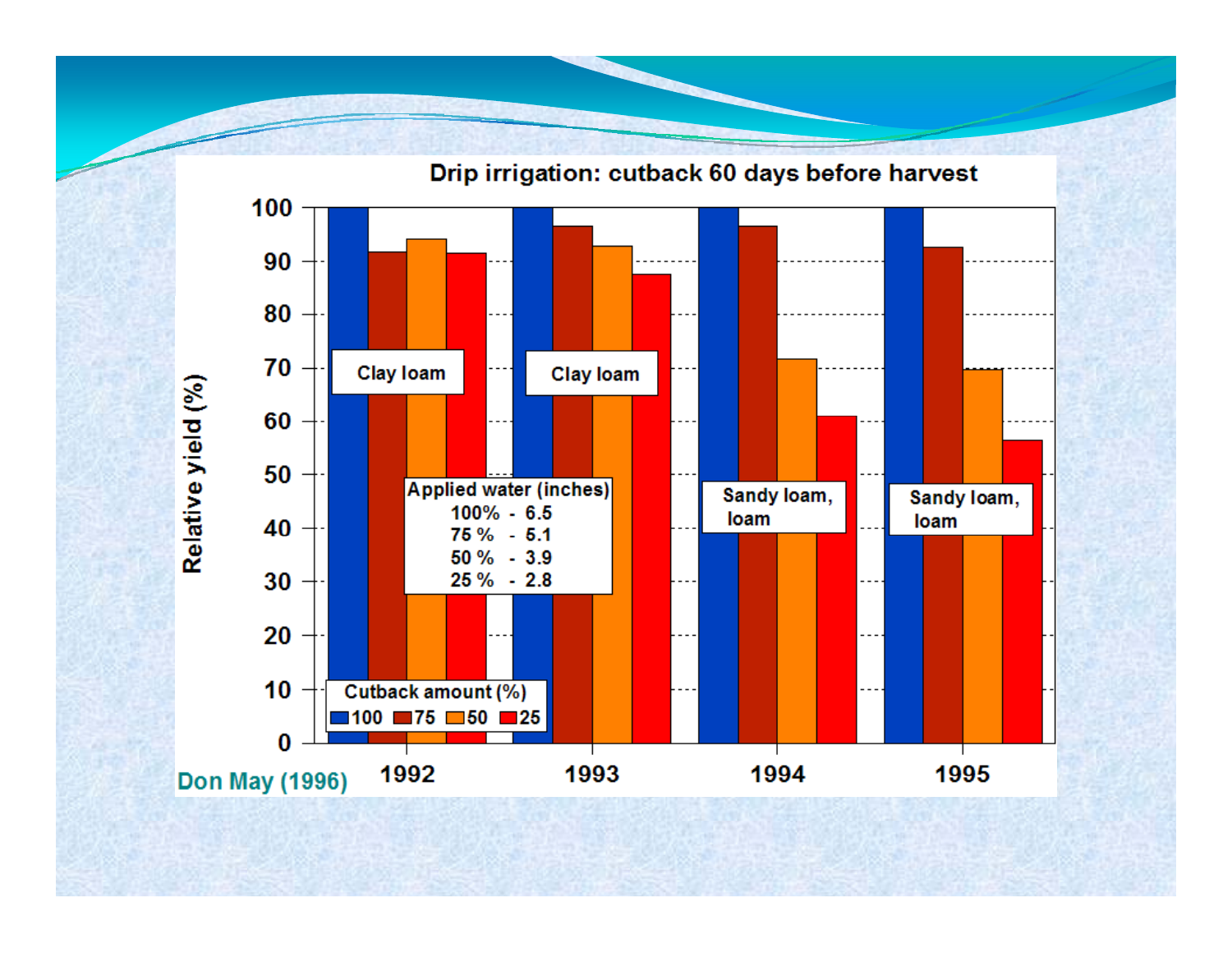Furrow irrigation: effect of stress during the first part of the crop season and cutoff time on yield (clay loam)

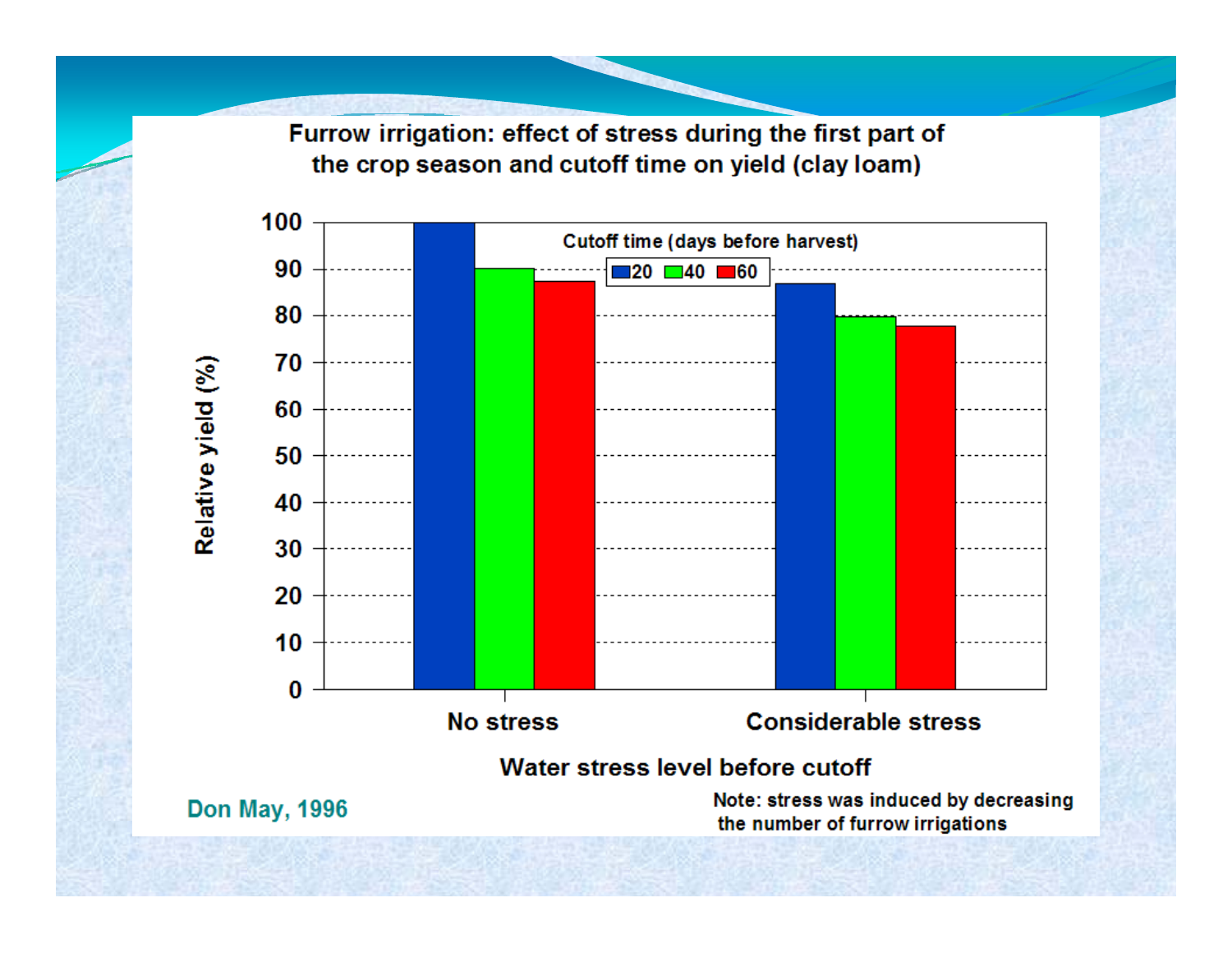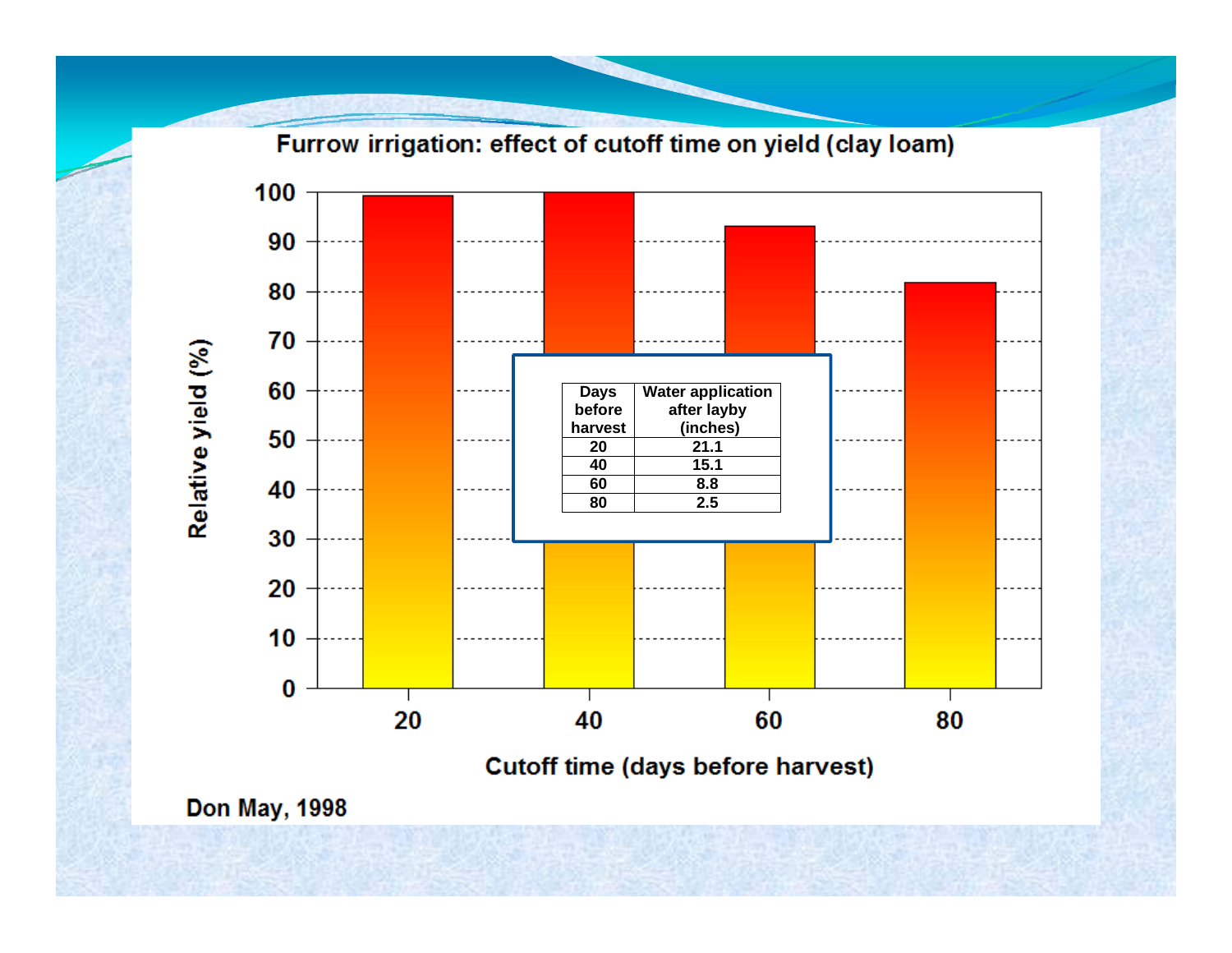# **Deficit irrigate throughout the crop season regardless of growth stage**

- $\bullet$  **Spread the limited amount of water over the crop season**
	- $\bullet$ **Reduce number of irrigations – all irrigation methods**
	- **Reduce amount applied per irrigation – sprinkle and drip**  all irrigation methods<br> **Reduce amount applied per**<br>
	irrigation – sprinkle and drip<br>
	irrigation **irrigation**
- **Irrigate entire field or part of the field**
- **Yield loss**  $\bullet$
- y **Not feasible for small amounts of available irrigation water – economi l i ld ? ical yields?**

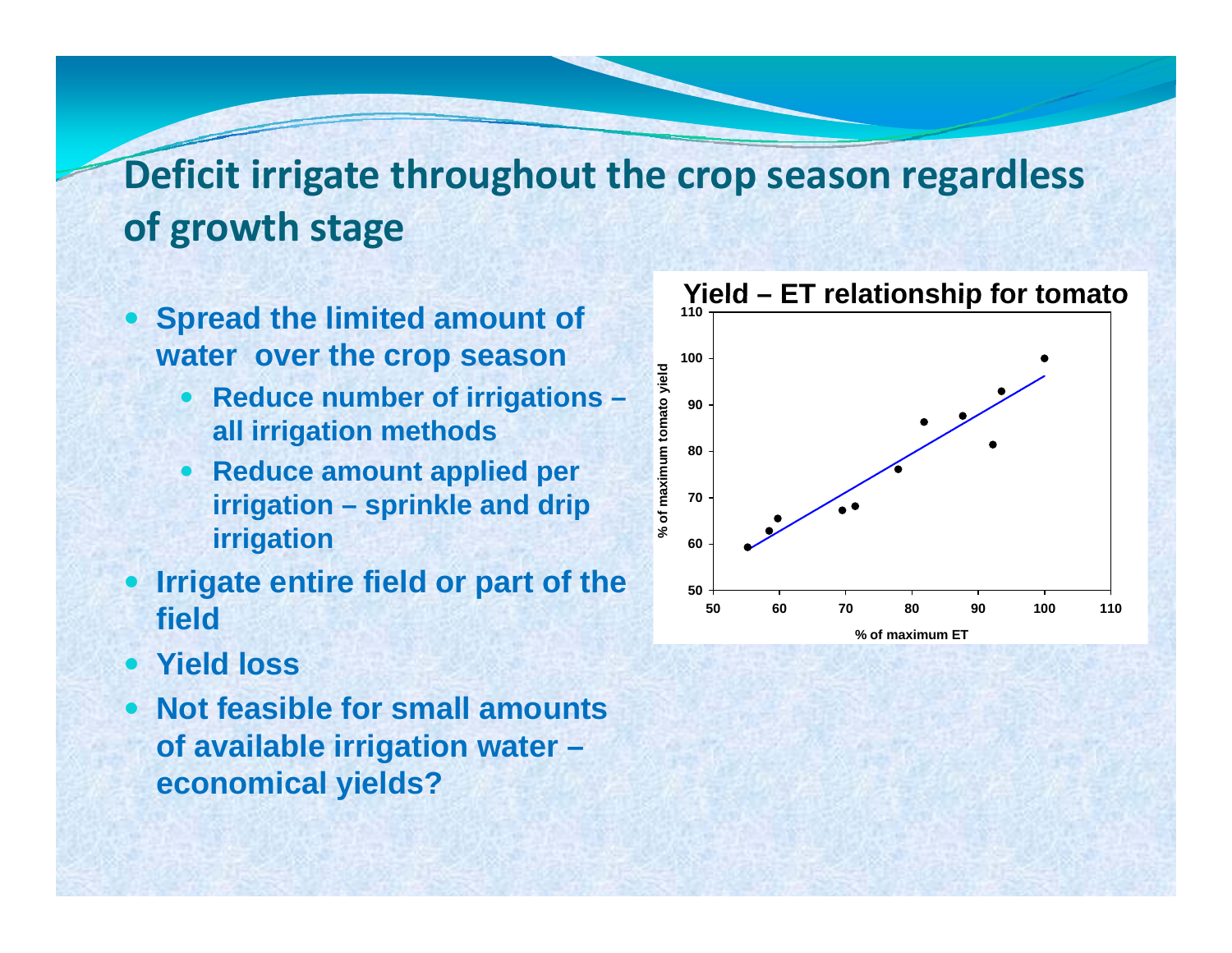## **Which option is the best?**

- Normal irrigated acres = 160; drip irrigation; clay loam soil; crop **season = 130 days; normal yield = 40 tons per acre**
- $\bullet$ • Sufficient irrigation water to supply 50% of the normal ET = 13 **inches of ET**
- **Reduce acres option** 
	- y **80 fully -irrigated acres irrigated**
	- y **Total tons = 80 acres x 40 tons per acre = 3,200 tons**
	- **Smaller risk compared to full/deficit option**
- $\bullet$  **F ll/d fi it ti ull/d efi cit option**
	- **160 irrigated acres**
	- y **ET needed to develop the canopy = 10 inches of ET**
	- Water application during cutback period (60 days before harvest) = **3 inches (25% cutback application)**
	- y **Potential yield = 90% (based on research results) = 36 tons per acre**
	- Total tons = 160 acres x 36 tons per acre =  $5,760$  tons
	- $\bullet$ **Larger risk compared to reduced acres option**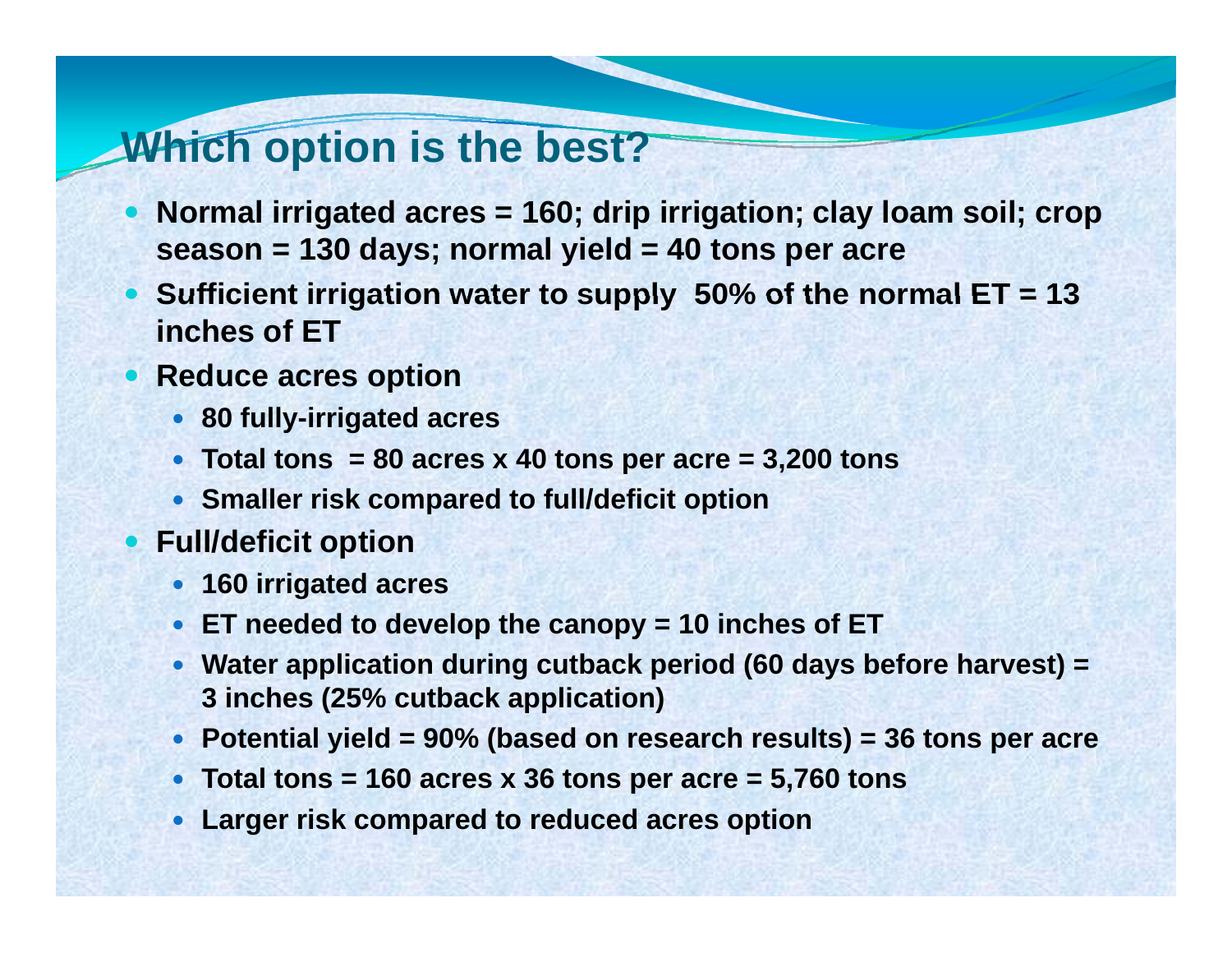# **Stretching <sup>a</sup> limited water supply during periods of full irrigation**

- y **Amount of applied water will exceed the ET due to irrigation system inefficiencies**
- $\bullet$  **Drip irrigation**
	- $\bullet$ **Precise application of water throughout the field**
	- $\bullet$ **Use CIMIS ETo and crop coefficients**
	- $\bullet$ **Potential for applying an amount of water about equal to the total ET between irrigations**
- $\bullet$  **Furrow irrigation**
	- $\bullet$ **Losses – surface runoff, deep percolation**
	- $\bullet$  **Reduce surface runoff from field**
		- $\bullet$ **Decrease the irrigation set time**
		- $\bullet$  **Recover and reuse surface runoff** 
			- $\bullet$ **Field recirculation system**
			- $\bullet$ **Farm tail water reuse system system**
- $\bullet$  **Monitor soil moisture**
	- $\bullet$ **Watermark electrical resistance blocks**
	- $\bullet$ **Other types of sensors**